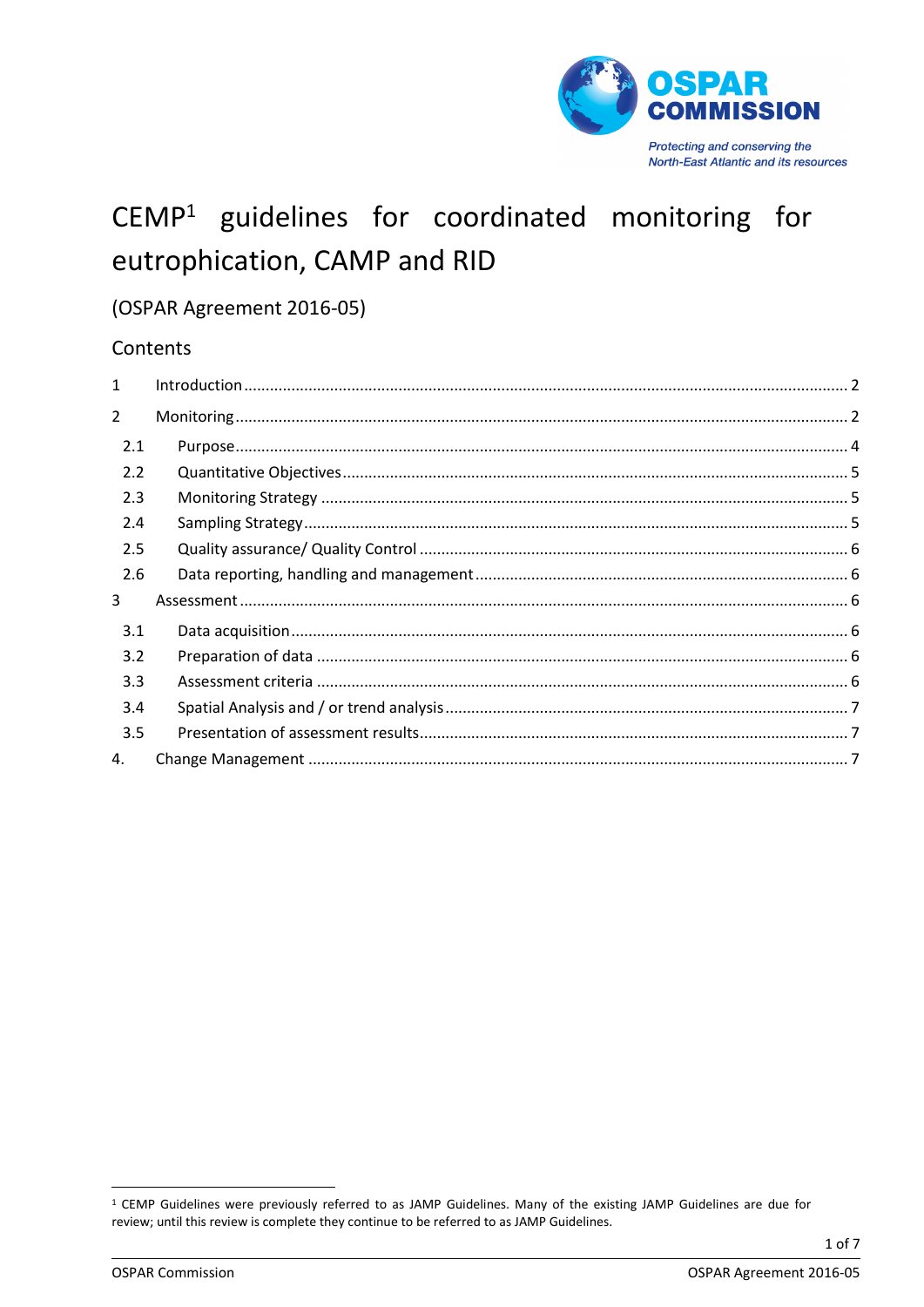# <span id="page-1-0"></span>1 Introduction

In 2014 the OSPAR Commission adopted a renewed OSPAR Joint Assessment and Monitoring Programme (JAMP) 2014–2021 (OSPAR Agreement 2014-02, updated 2015 and 2016 [http://www.ospar.org/work-areas/cross-cutting-issues/jamp\)](http://www.ospar.org/work-areas/cross-cutting-issues/jamp) for the period 2014 to 2021 focusing on the development of new general assessments of the quality status of the marine environment for 2018. OSPAR co-ordinates repeated measurement and assessment of the marine environment over a 10–20 year timeframe.

Eutrophication is the result of excessive enrichment of water with nutrients, which may cause an increase in the accelerated growth of algae in the water column and higher forms of plants living on the bottom of the sea. This may result in a range of undesirable disturbances in the marine ecosystem, including a shift in the composition of the flora and fauna, which affects habitats and biodiversity, and the depletion of oxygen, causing death of fish and other species. Human activities resulting in anthropogenic nutrient enrichment encompass **inputs** from point sources (e.g. sewage plants or industry) and from diffuse sources (e.g. agriculture, households not connected to sewerage, overflows, and atmospheric inputs).

The OSPAR Eutrophication Monitoring Programme<sup>2</sup> is an integral part of the OSPAR Eutrophication Strategy. It provides the basis for enabling Contracting Parties to assess and classify the eutrophication status of their maritime waters under the Common Procedure for the Identification of the Eutrophication Status of the OSPAR Maritime Area ("Common Procedure"<sup>3</sup>). The Common Procedure provides an assessment framework for Contracting Parties to evaluate the eutrophication status of their parts of the OSPAR maritime area and for identifying those areas for which actions are needed under the Eutrophication Strategy.

This document provides links to the monitoring guidelines, data sources, processing procedures and assessment products.

# <span id="page-1-1"></span>2 Monitoring

# **The Coordinated Environmental Monitoring Programme (CEMP)<sup>4</sup>**

Monitoring of the marine environment by OSPAR Contracting Parties under the Coordinated Environmental Monitoring Programme (CEMP) is coordinated through adherence to monitoring guidance and quality assurance procedures adopted by the OSPAR Commission. Three requirements essential for the realisation of the CEMP are:

- guidelines,
- quality assurance tools, and
- assessment tools.

The aim is to ensure that comparable and quality assured datasets are available from across the OSPAR maritime area. The CEMP webpage [http://www.ospar.org/work-areas/cross-cutting](http://www.ospar.org/work-areas/cross-cutting-issues/cemp)[issues/cemp](http://www.ospar.org/work-areas/cross-cutting-issues/cemp) provides links to the most up to date versions of the OSPAR monitoring guidelines that apply under the CEMP. OSPAR monitoring guidance is regularly reviewed in collaboration with ICES and where necessary updated to take account of new developments including the inclusion of new

 $\overline{\phantom{a}}$ 

<sup>2</sup> OSPAR Agreement 2005-04. Supersedes agreement 1995-5. Source: EUC 2005 Summary Record - EUC 05/13/1, Annex 6. Agreement updated 2013 (see OSPAR 13/21/1, §6.7)

<sup>3</sup> OSPAR Agreements 2005-03 and 2013-08

<sup>4</sup> OSPAR Agreement 2016-01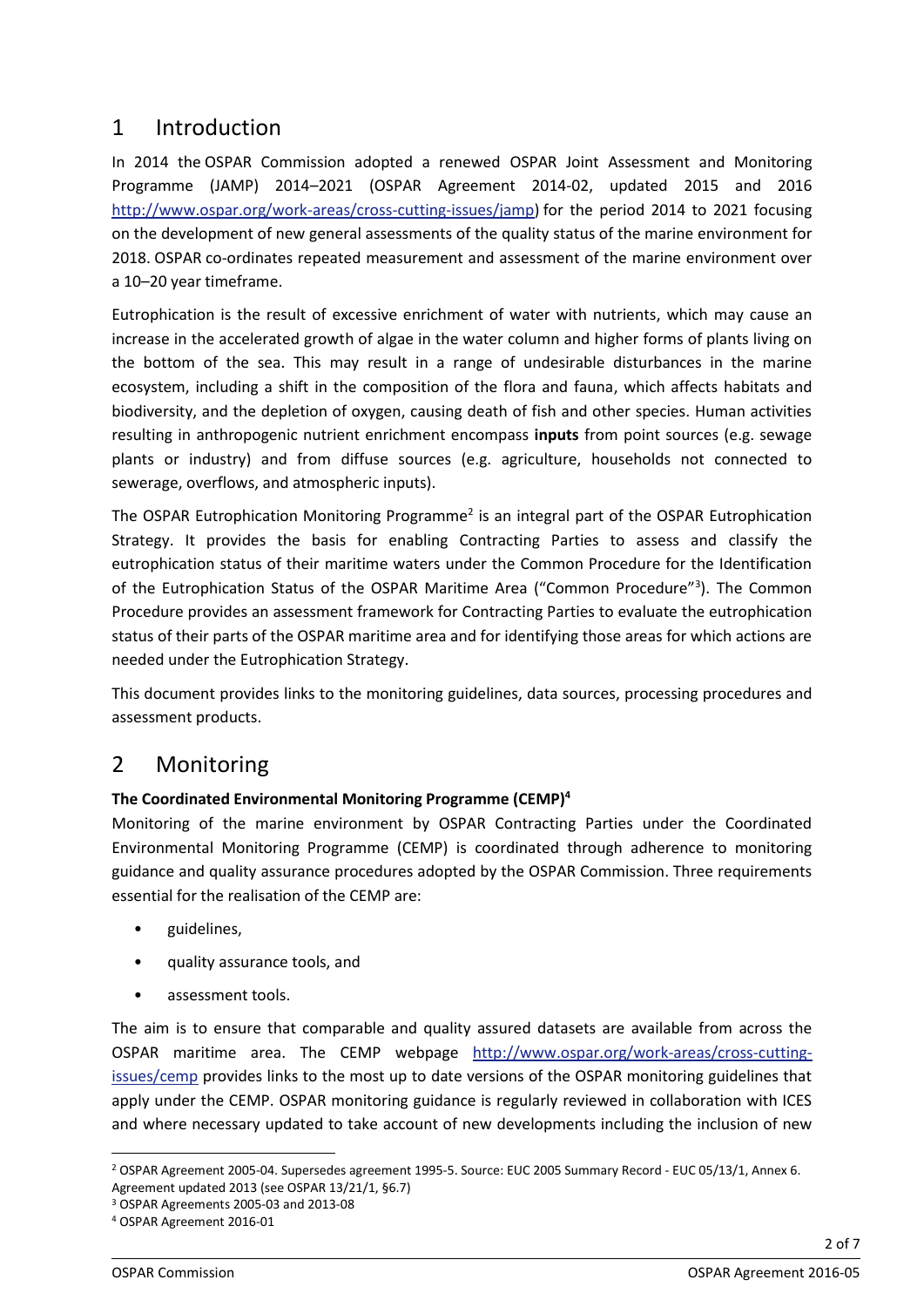monitoring parameters in the CEMP. The following documents provide specific descriptions of monitoring and are available from the same webpage:

- The Eutrophication Monitoring Programme<sup>5</sup>
- JAMP Eutrophication Monitoring Guidelines: nutrients<sup>6</sup>, chlorophyll<sup>7</sup>, benthos<sup>8</sup>, phytoplankton species composition<sup>9</sup>

#### **Comprehensive Atmospheric Monitoring Programme (CAMP)**

 General outline of monitoring requirements defined within the Comprehensive Atmospheric Monitoring Programme CAMP:

[http://www.ospar.org/work-areas/hasec/chemicals/camp.](http://www.ospar.org/work-areas/hasec/chemicals/camp)

- Detailed monitoring guidelines are described in OSPAR Agreement 2015-04, 'Guidance for the Comprehensive Atmospheric Monitoring Programme (CAMP)', including the following specific guidance documents
	- o JAMP guidelines for sampling and analysis of mercury in air and precipitation (OSPAR Agreement 1997-08)
	- o JAMP Guidelines on the Measurement of Atmospheric Inputs of PAHs (OSPAR Agreement 2003—08, updated 2005)
	- o Guidance note on the sampling and analysis of PCBs in air and precipitation (OSPAR Agreement 1997-09)
	- Modelling and assessment products are produced externally through the Co-operative Programme for Monitoring and Evaluation of the long range transmission of air pollutants in Europe (EMEP) [\(http://www.emep.int/\)](http://www.emep.int/). The EMEP numerical model for nitrogen deposition is described here:<http://www.emep.int/mscw/models.html#mscwmodels> and data are available here: [http://emep.int/mscw/index\\_mscw.html.](http://emep.int/mscw/index_mscw.html)

### **Comprehensive Study of Riverine Inputs and Direct Discharges**

- General outline of monitoring requirements defined within the Comprehensive Study on Riverine Inputs and Direct Discharges (RID) [http://www.ospar.org/work](http://www.ospar.org/work-areas/hasec/chemicals/rid)[areas/hasec/chemicals/rid.](http://www.ospar.org/work-areas/hasec/chemicals/rid)
- The Riverine Inputs and Direct Discharges Monitoring Programme (RID) applicable from 1 January 2015 is described in OSPAR Agreement 2014-04.
- JAMP guidelines for the estimation of riverine inputs of PAHs (OSPAR Agreement 2002-12)

### HARP-NUT guidelines

 OSPAR HARP-NUT Guideline 1: Framework and approach of the harmonised quantification and reporting procedures for nutrients (OSPAR Agreement 2004-02a)

1

<sup>5</sup> OSPAR Agreement 2005-04

<sup>6</sup> OSPAR Agreement 2013-04

<sup>7</sup> OSPAR Agreement 2012-11

<sup>8</sup> OSPAR Agreement 2012-12

<sup>9</sup> OSPAR Agreement 2016-06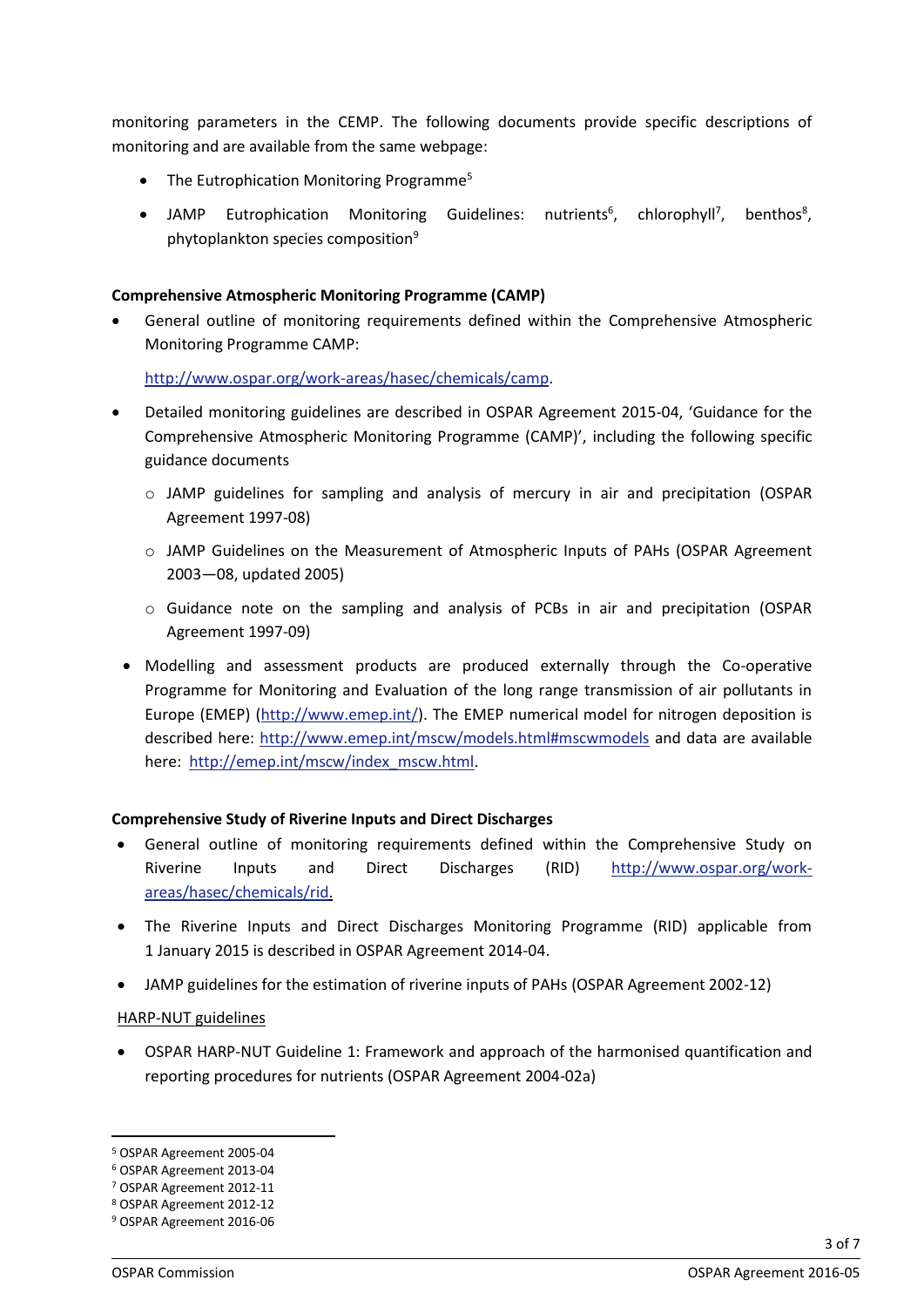- OSPAR HARP-NUT Guideline 2: Quantification and reporting of nitrogen and phosphorus discharges/losses from aquaculture plants (OSPAR Agreement 2004-02b)
- OSPAR HARP-NUT Guideline 3: Quantification and reporting of nitrogen and phosphorus discharges from industrial plants (OSPAR Agreement 2004-02c)
- OSPAR HARP-NUT Guideline 4: Quantification and reporting of nitrogen and phosphorus discharges from waste water treatment plants and sewerage (OSPAR Agreement 2004-02d)
- OSPAR HARP-NUT Guideline 5: Quantification and reporting of nitrogen and phosphorus losses from households not connected to public sewerage (OSPAR Agreement 2004-02e)
- OSPAR HARP-NUT Guideline 6: Quantification and Reporting of Nitrogen and Phosphorus Losses from Diffuse Anthropogenic Sources and Natural Background Losses (OSPAR Agreement 2007- 08)
- OSPAR HARP-NUT Guideline 7: Quantification and reporting of the monitored riverine load of nitrogen and phosphorus, including flow normalisation procedures (OSPAR Agreement 2004- 02g)
- OSPAR HARP-NUT Guideline 8: Quantification of nitrogen and phosphorus losses from diffuse sources by riverine load apportionment (OSPAR Agreement 2004-02h)
- OSPAR HARP-NUT Guideline 9: Quantification and reporting of the retention of nitrogen and phosphorus in river catchments (OSPAR Agreement 2004-02i)

#### <span id="page-3-0"></span>**2.1 Purpose**

The objectives of the Eutrophication Monitoring Programme are to enable Contracting Parties:

- to assess eutrophication status and trends, in particular through the application of the OSPAR Common Procedure; to assess pressures on the marine environment;
- to evaluate the effectiveness of measures in relation to the objectives of the OSPAR Eutrophication strategy; mindful that the design of the national monitoring programmes should be serving the purposes of OSPAR and should as well, for those Contracting Parties bound by these instruments, maximise the possibility for using the same monitoring for the EU Water Framework Directive and the EU Marine Strategy Framework Directive.

4 of 7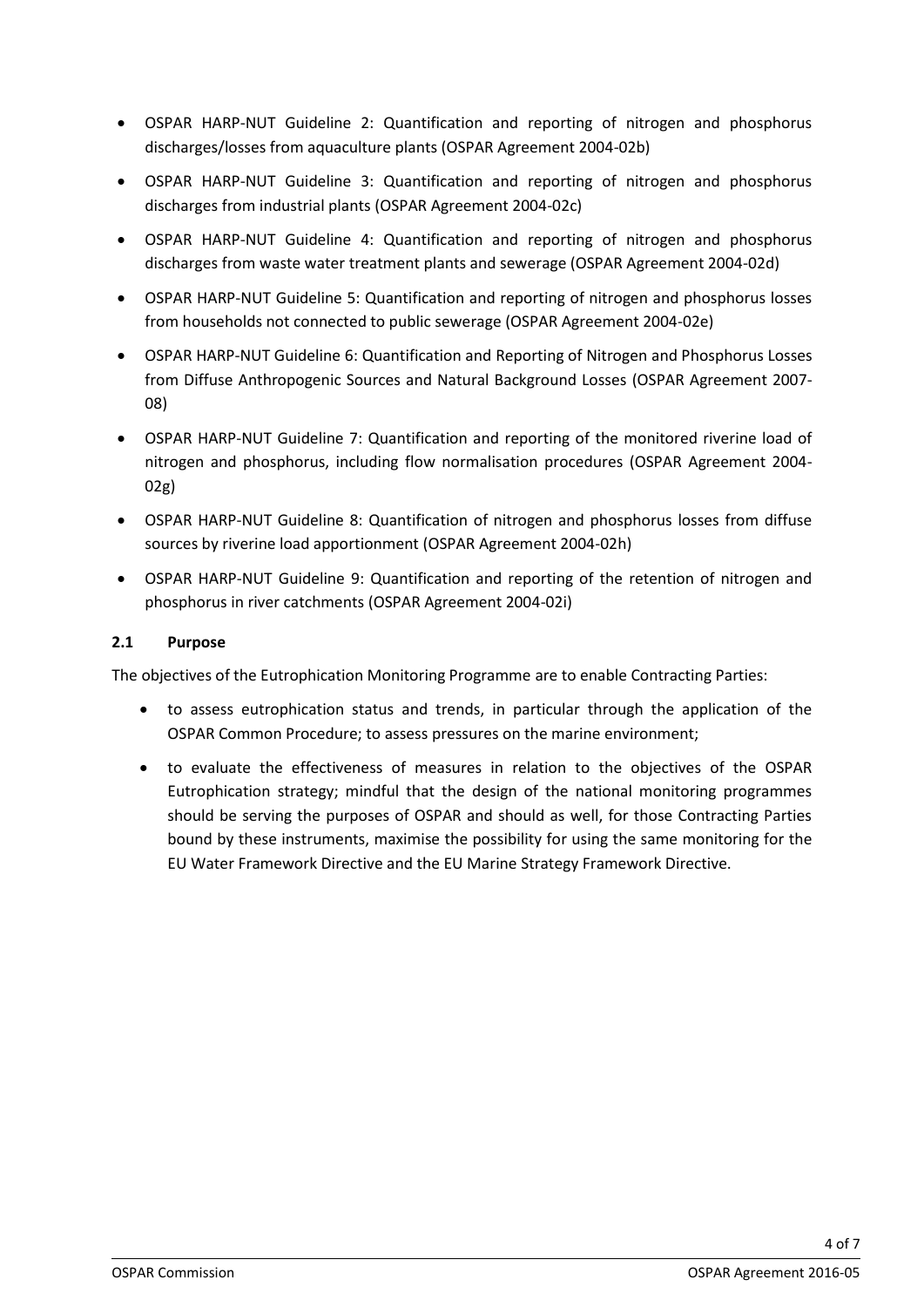### <span id="page-4-0"></span>**2.2 Quantitative Objectives**

The quantitative objectives of the Eutrophication Monitoring Programme<sup>10</sup> include:

- to contribute to coherent data sets on key ecosystem variables that contribute to a better understanding of ecosystem functioning, being responsive to broader considerations identified in application of the Ecosystem Approach;
- ensuring that the monitoring data generated can be used in application of models;
- and covers, as required, the need for temporal trend and spatial distribution assessment with the power to detect change.

#### <span id="page-4-1"></span>**2.3 Monitoring Strategy**

Pressures principally from inputs of nitrogen and phosphorus should be monitored for all relevant parts of the OSPAR area, through CAMP, RID and EMEP products. The minimum requirements for an eutrophication monitoring programme (in addition to monitoring of nutrient loads via CAMP, RID and EMEP products) should therefore be as follows:

#### **a. Non-problem areas with regard to eutrophication**

In non-problem areas with regard to eutrophication the monitoring programme has the function of detecting changes in the eutrophication status or confirming the status of particular areas as nonproblem areas. This should be done with respect to assessment parameters and their assessment levels related to the area-specific background concentrations defined in the Comprehensive Procedure. Clearly, monitoring effort should be limited to a limited number of parameters and a limited frequency of measurements, although spatial coverage should not be neglected.

#### **b. Problem areas with regard to eutrophication**

In problem areas with regard to eutrophication the monitoring programme should focus on longterm trends in nutrient concentration and on a selection of related eutrophication effect parameters, taking into account corresponding long-term trends in nutrient inputs. A larger number of parameters and a higher sampling frequency should be considered than is the case for nonproblem areas, so as to satisfy statistical requirements. The spatial coverage should also be more focused than for non-problem areas. Monitoring should continue until the non-problem area status is achieved.

#### **c. Potential problem areas with regard to eutrophication**

With regard to their unknown status, potential problem areas with regard to eutrophication should be monitored in the same manner as problem areas, for a trial period not exceeding five years. This should enable the area to be reclassified as either a problem area or a non-problem area with regard to eutrophication.

#### <span id="page-4-2"></span>**2.4 Sampling Strategy**

Sampling strategy as described in the Eutrophication Monitoring Programme<sup>11</sup>, CAMP and RID documentation.

**.** 

<sup>10</sup> OSPAR Agreement 2005-04

<sup>11</sup> OSPAR Agreement 2005-04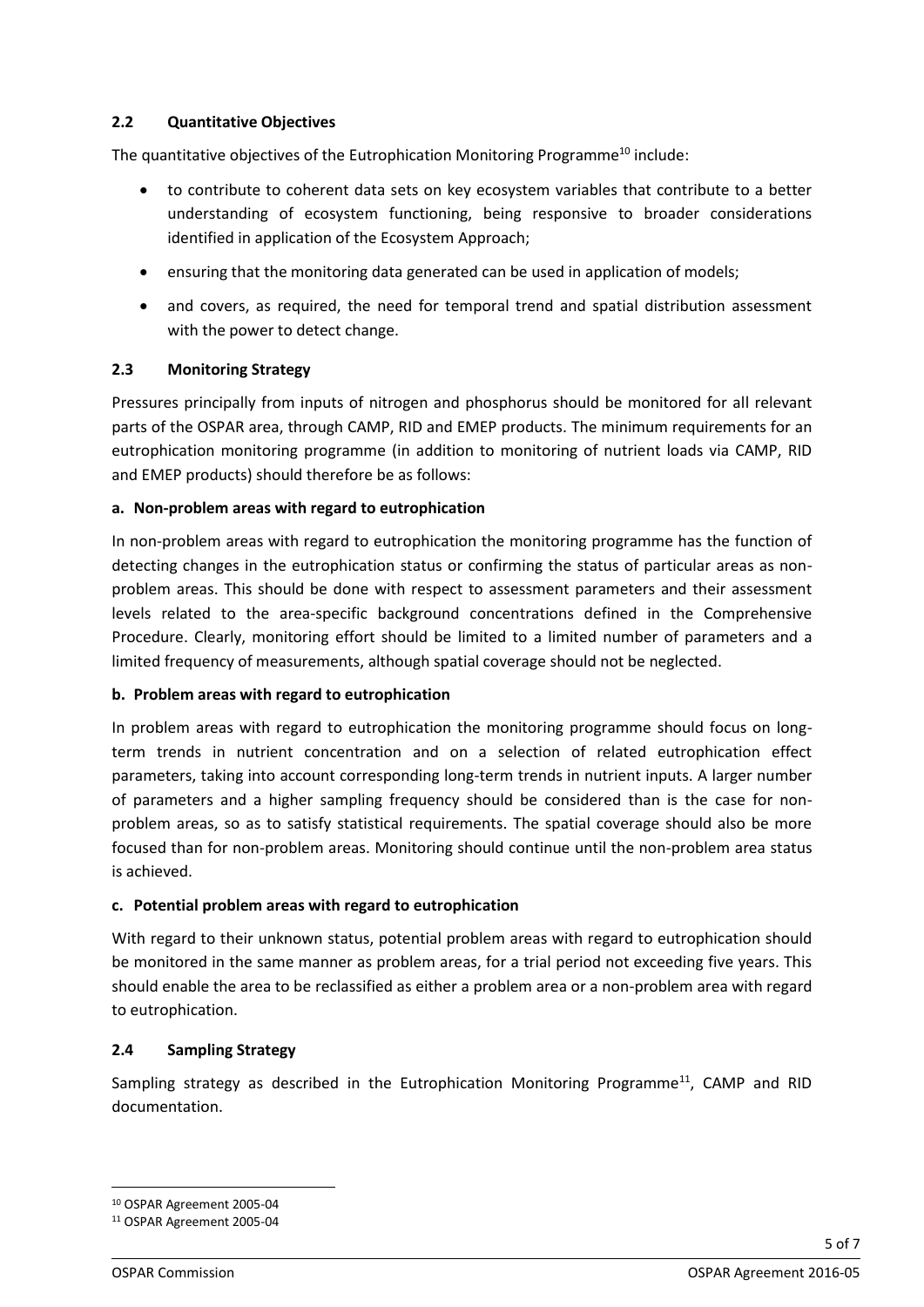### <span id="page-5-0"></span>**2.5 Quality assurance/ Quality Control**

Quality assurance (QA) is described extensively in the JAMP guidelines on Quality Assurance for biological monitoring in the OSPAR area<sup>12</sup> and CEMP appendices 6 and  $7^{13}$ . QA is described in the following JAMP Eutrophication Monitoring Guidelines for specific components: nutrients<sup>14</sup>, chlorophyll<sup>15</sup>, benthos<sup>16</sup>, phytoplankton species composition<sup>17</sup>, CAMP and RID documentation.

#### <span id="page-5-1"></span>**2.6 Data reporting, handling and management**

Data are reported to ICES Database on Oceanography and Marine Ecosystems (DOME), which is INSPIRE compliant. Quality assurance of data analysis and reporting are described extensively in the JAMP guidelines on Quality Assurance for biological monitoring in the OSPAR area<sup>18</sup> and in the CEMP<sup>19</sup>. RID data are reported to the RID Database and CAMP data to the database at NILU (see RID and CAMP documentation).

# <span id="page-5-2"></span>3 Assessment

Assessment of eutrophication is fully described and defined in the OSPAR Common Procedure<sup>20</sup> (COMP), and an overview is provided on the OSPAR website: [http://www.ospar.org/work](http://www.ospar.org/work-areas/hasec/eutrophication/common-procedure)[areas/hasec/eutrophication/common-procedure.](http://www.ospar.org/work-areas/hasec/eutrophication/common-procedure)

CAMP Data Assessments, Co-operative Programme for Monitoring and Evaluation of the long range transmission of air pollutants in Europe (EMEP)

RID Data Assessments, JAMP guidance on input trend assessment and the adjustment of loads

Where the assessment and reporting of the Common Indicators differs from the Common Procedure they are described in the relevant common indicators technical specification sheets.

#### <span id="page-5-3"></span>**3.1 Data acquisition**

Data acquisition is predominantly from the ICES DOME, RID and CAMP databases (see the annual RID and CAMP data reports and the Common Indicator Technical Specification sheets).

#### <span id="page-5-4"></span>**3.2 Preparation of data**

Data are prepared as described in the CEMP<sup>21</sup> and COMP<sup>22</sup>.

See the annual RID and CAMP data reports and the Common Indicator Technical Specification sheets

#### <span id="page-5-5"></span>**3.3 Assessment criteria**

The agreed list of harmonised assessment criteria for eutrophication is defined in the COMP. Background, reference and threshold levels are defined in the COMP.

See the annual RID and CAMP data reports and the Common Indicator Technical Specification sheets

1

6 of 7

<sup>12</sup> OSPAR Agreement 2002-15

<sup>13</sup> OSPAR Agreement 2016-01

<sup>14</sup> OSPAR Agreement 2013-04

<sup>15</sup> OSPAR Agreement 2012-11

<sup>16</sup> OSPAR Agreement 2012-12

<sup>17</sup> OSPAR Agreement 2016-06

<sup>18</sup> OSPAR Agreement 2002-15

<sup>19</sup> OSPAR Agreement 2016-01

<sup>20</sup> OSPAR Agreement 2013-08

<sup>21</sup> OSPAR Agreement 2016-01

<sup>22</sup> OSPAR Agreement 2013-08